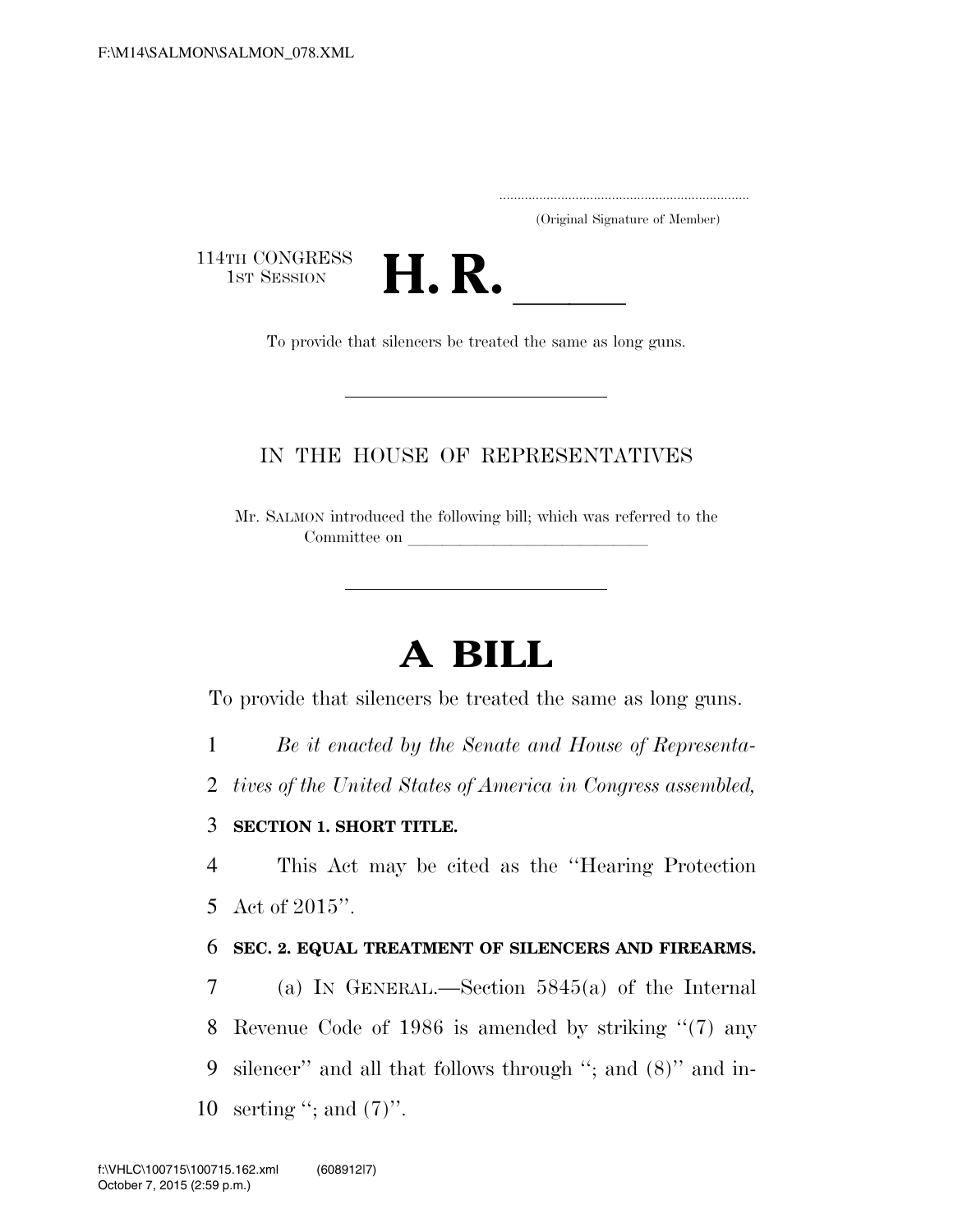$\mathfrak{D}$ 

(b) EFFECTIVE DATE.—

 (1) IN GENERAL.—The amendment made by this section shall take effect on the date of the en-actment of this Act.

 (2) TRANSFERS.—In the case of the tax im- posed by section 5811 of such Code, the amendment made by this section shall apply with respect to transfers after October 22, 2015.

#### **SEC. 3. TREATMENT OF CERTAIN SILENCERS.**

 Section 5841 of the Internal Revenue Code of 1986 is amended by adding at the end the following:

 ''(f) FIREARM SILENCERS.—A person acquiring or possessing a firearm silencer in accordance with Chapter 44 of title 18, United States Code, shall be treated as meeting any registration and licensing requirements of the National Firearms Act (as in effect on the day before the date of the enactment of this subsection) with respect to such silencer.''.

## **SEC. 4. PREEMPTION OF CERTAIN STATE LAWS IN RELA-TION TO FIREARM SILENCERS.**

 Section 927 of title 18, United States Code, is amended by adding at the end the following: ''Notwith- standing the preceding sentence, a law of a State or a political subdivision of a State that, as a condition of law-fully making, transferring, using, possessing, or trans